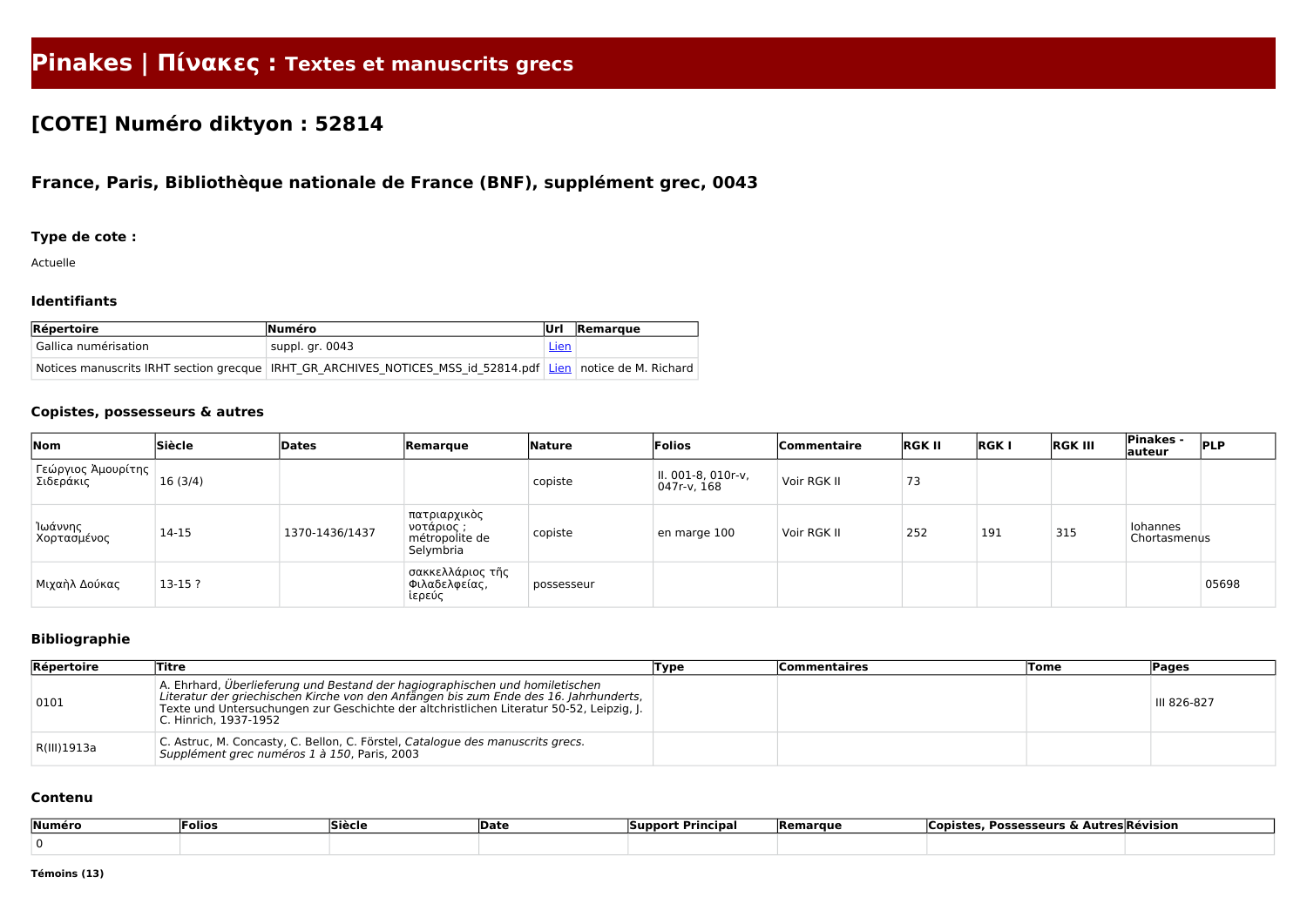| Folios      | Auteur                              | <b>Oeuvre</b>                                                   | Identifiant                                             | Recension<br>ou partie | <b>BHG</b> | Date Lit. | Siècle      | Date | Commentaire                                                                            | Contenu | Rev.           | <b>Biblio.</b>        |
|-------------|-------------------------------------|-----------------------------------------------------------------|---------------------------------------------------------|------------------------|------------|-----------|-------------|------|----------------------------------------------------------------------------------------|---------|----------------|-----------------------|
| $001 - 8$   | Ephraem<br>Graecus                  | In<br>transfigurationem<br>Domini                               | • CPG 3939<br>● BHG 1982                                |                        | 1982       |           | 16          |      | Ff. 8v-9v uacua                                                                        |         | · Bollandistes | $\bullet$ R(III)1913a |
| $010 - 26$  | Gregorius<br>Nazianzenus            | In sanctum<br>Pascha 1-2 (or.<br>1 et 45)                       | $\bullet$ CPG<br>3010.01<br>$\bullet$ CPG<br>3010.45    |                        |            |           | 14 med.     |      | Oratio 1 (ff.<br>$10-11v$ , inc.<br>mut. (PG 35,<br>997 C2) ; oratio<br>45 (ff. 12-26) |         |                | $\bullet$ R(III)1913a |
| $012 - 46v$ | <b>Manuel Philes</b>                | Epigrammata in<br>Orat. Gregorii<br>Nazianz.                    |                                                         |                        |            |           | 14 med.     |      | Epigrammata in<br>Or. 45 (f. 12),<br>44 (f. 26), 39 (f.<br>30v), 38 (f. 38v)           |         |                | $\bullet$ R(III)1913a |
| 026-30v     | Gregorius<br>Nazianzenus            | In nouam<br>Dominicam (or.<br>44)                               | $\bullet$ CPG<br>3010.44<br>• BHG 1021                  |                        | 1021       |           | 14 med.     |      |                                                                                        |         | · Bollandistes | $\bullet$ R(III)1913a |
| 030v-38v    | Gregorius<br>Nazianzenus            | In sancta<br>Lumina (or. 39)                                    | $\bullet$ CPG<br>3010.39<br>$\bullet$ BHG<br>1938-1938b |                        | 1938       |           | 14 med.     |      |                                                                                        |         | · Bollandistes | $\bullet$ R(III)1913a |
| 038v-46v    | Gregorius<br>Nazianzenus            | In Theophania<br>(or. 38)                                       | $\bullet$ CPG<br>3010.38<br>$\bullet$ BHG<br>1921-1921b |                        | 1921       |           | 14 med.     |      |                                                                                        |         | · Bollandistes | $\bullet$ R(III)1913a |
| 047-62v     | Nicetas Dauid<br>Paphlago           | Passio S.<br>Georgii                                            | $\bullet$ BHG<br>0675z-0676c<br>● BHG 0669z             |                        | 0676b      |           | 14 med., 16 |      |                                                                                        |         | · Bollandistes | $\bullet$ R(III)1913a |
| 063-87      | Gregorius<br>Cyprius CP. ptr.<br>н. | Laudatio S.<br>Georgii                                          | ● BHG 0683                                              |                        | 0683       |           | 14 med.     |      |                                                                                        |         | · Bollandistes | $\bullet$ R(III)1913a |
| 087-99v     | Hagiographica                       | Iohannes<br>Euangelista (S.),<br>Commentarius<br>metaphrasticus | $\bullet$ BHG<br>0919-0919b<br>$\bullet$ CANT 221       |                        | 0919       |           | 14 med.     |      | Des. mut.;<br>anonymus cod.                                                            |         | · Bollandistes | $\bullet$ R(III)1913a |
| 100-143v    | Gregorius<br>Nazianzenus            | In Basilium (or.<br>43)                                         | $\bullet$ CPG<br>3010.43<br>● BHG 0245                  |                        | 0245       |           | 14 med.     |      |                                                                                        |         | · Bollandistes | $\bullet$ R(III)1913a |
| 143v-151    | <b>Basilius</b><br>Caesariensis     | In sanctam<br>Christi<br>generationem<br>(Homilia)              | • CPG 2913<br>• BHG 1922                                |                        | 1922       |           | 14 med.     |      |                                                                                        |         | · Bollandistes | $\bullet$ R(III)1913a |
| 151-161     | <b>Basilius</b><br>Caesariensis     | Homilia<br>exhortatoria ad<br>sanctum<br>baptisma               | ● CPG 2857<br>• BHG 1935                                |                        | 1935       |           | 14 med.     |      |                                                                                        |         | · Bollandistes | $\bullet$ R(III)1913a |